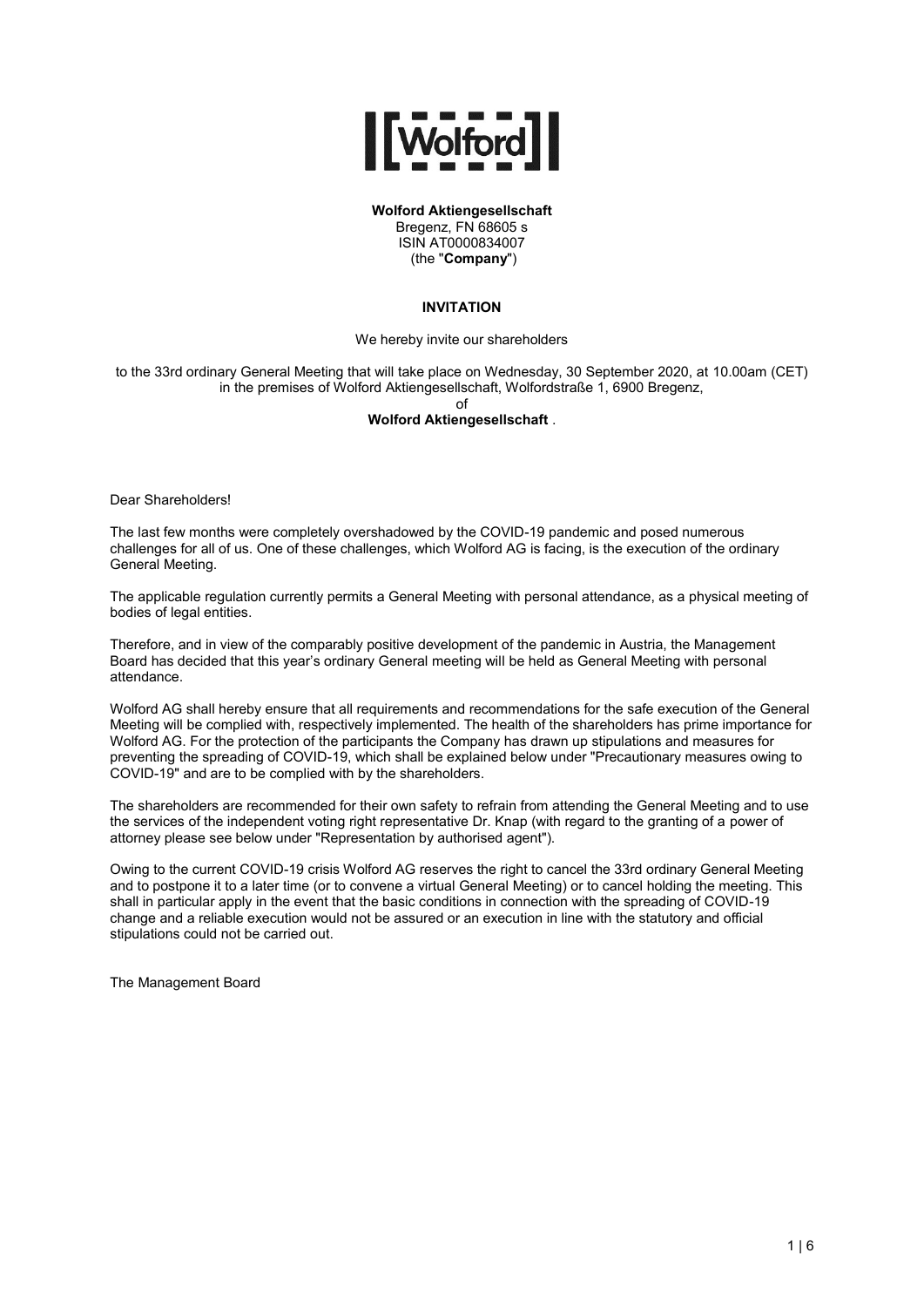# **Agenda:**

- 1. Submission of the adopted UGB annual financial statements as of 30 April 2020 together with notes and management report, the Corporate-Governance-report, the IFRS consolidated financial statements as well as the non-financial report (sustainability report) as of 30 April 2020 together with consolidated notes and consolidated management report and the report submitted by the Supervisory Board pursuant to Section 96 Stock Corporation Act [*Aktiengesetz - AktG*] for the fiscal year 2019/20 as well as report on the balance sheet results disclosed in the UGB annual financial statements as of 30 April 2020
- 2. Passing of a resolution on the discharge of the members of the Management Board for the fiscal year 2019/20
- 3. Passing of a resolution on the discharge of the members of the Supervisory Board for the fiscal year 2019/20
- 4. Passing of a resolution on the remuneration policies
- 5. Passing of a resolution on the change to the fiscal year and the corresponding amendment to the statutes in § 30
- 6. Election of the auditor of the financial statements and the auditor of the consolidated financial statements for the fiscal year 2021

## **Documents for the General Meeting**

The following documents can be called no later than from **Wednesday, 9 September 2020**, in the internet under [https://company.wolford.com/de/investor-relations-2/ordentliche-hauptversammlung/:](https://company.wolford.com/de/investor-relations-2/ordentliche-hauptversammlung/32-ordentliche-hauptversammlung-2/)

- UGB annual financial statements as of 30 April 2020 together with the notes and management report
- Corporate-Governance report for the fiscal year 2019/20
- IFRS consolidated financial statements as of 30 April 2020 together with consolidated notes and consolidated management report as well as the non-financial declaration (sustainability report)
- Report of the Supervisory Board pursuant to Section 96 AktG for the fiscal year 2019/20
- Remuneration policies for the members of the Management Board and the Supervisory Board
- Joint proposed resolutions of the Management Board and of the Supervisory Board regarding the agenda items 2, 3 and 5
- Proposed resolutions of the Supervisory Board regarding the agenda items 4 and 6
- Comparison of statutes to the amendment proposed under agenda item 5
- Forms for the granting of a power of attorney
- Forms for the revocation of a power of attorney
- This invitation

The full text of this invitation as well as further information regarding the rights of the shareholders according to Sections 109, 110, 118 and 119 AktG can be called by no later than from **Wednesday, 9 September 2020**, on the website of the Company under [https://company.wolford.com/de/investor-relations-2/ordentliche](https://company.wolford.com/de/investor-relations-2/ordentliche-hauptversammlung/32-ordentliche-hauptversammlung-2/)[hauptversammlung/](https://company.wolford.com/de/investor-relations-2/ordentliche-hauptversammlung/32-ordentliche-hauptversammlung-2/) and will be laid out at the General Meeting. The stipulations and measures may be adapted, depending on the further development of the COVID-19 pandemic, possibly also at short notice. Should changes be made to the stipulations and measures, the Company will make information available to the participants on the website of the Company under [https://company.wolford.com/de/investor-relations-2/ordentliche](https://company.wolford.com/de/investor-relations-2/ordentliche-hauptversammlung/32-ordentliche-hauptversammlung-2/)[hauptversammlung/](https://company.wolford.com/de/investor-relations-2/ordentliche-hauptversammlung/32-ordentliche-hauptversammlung-2/) and lay this out in the General Meeting.

# **Key date for proof and participation in the General Meeting**

The authorisation to participate in the General Meeting and to exercise the voting right and the other shareholder rights, which are to be asserted within the scope of the General Meeting, shall be oriented to the shareholdings on the **key date for proof**, which is **Sunday, 20 September 2020, 12.00pm CET (midnight)**.

Only a person is entitled to participate in the General Meeting, who is a shareholder as of the key date for proof and proves this to the Company.

A **securities account confirmation** pursuant to Section 10a AktG (see in this respect also below "Securities account confirmation pursuant to Section 10a AktG") in a text form, which must be received by the Company on **Friday, 25 September 2020, 12.00pm CET (midnight)** at the latest exclusively at one of the addresses stated below, shall be sufficient as proof of the shareholdings on the key date for proof:

### (i) for the transmission of the securities account confirmation in a written form

By email: [anmeldestelle@computershare.de](mailto:anmeldestelle@computershare.de)

whereby the securities account confirmation is to be attached as an electronic document in the PDF format with a qualified electronic signature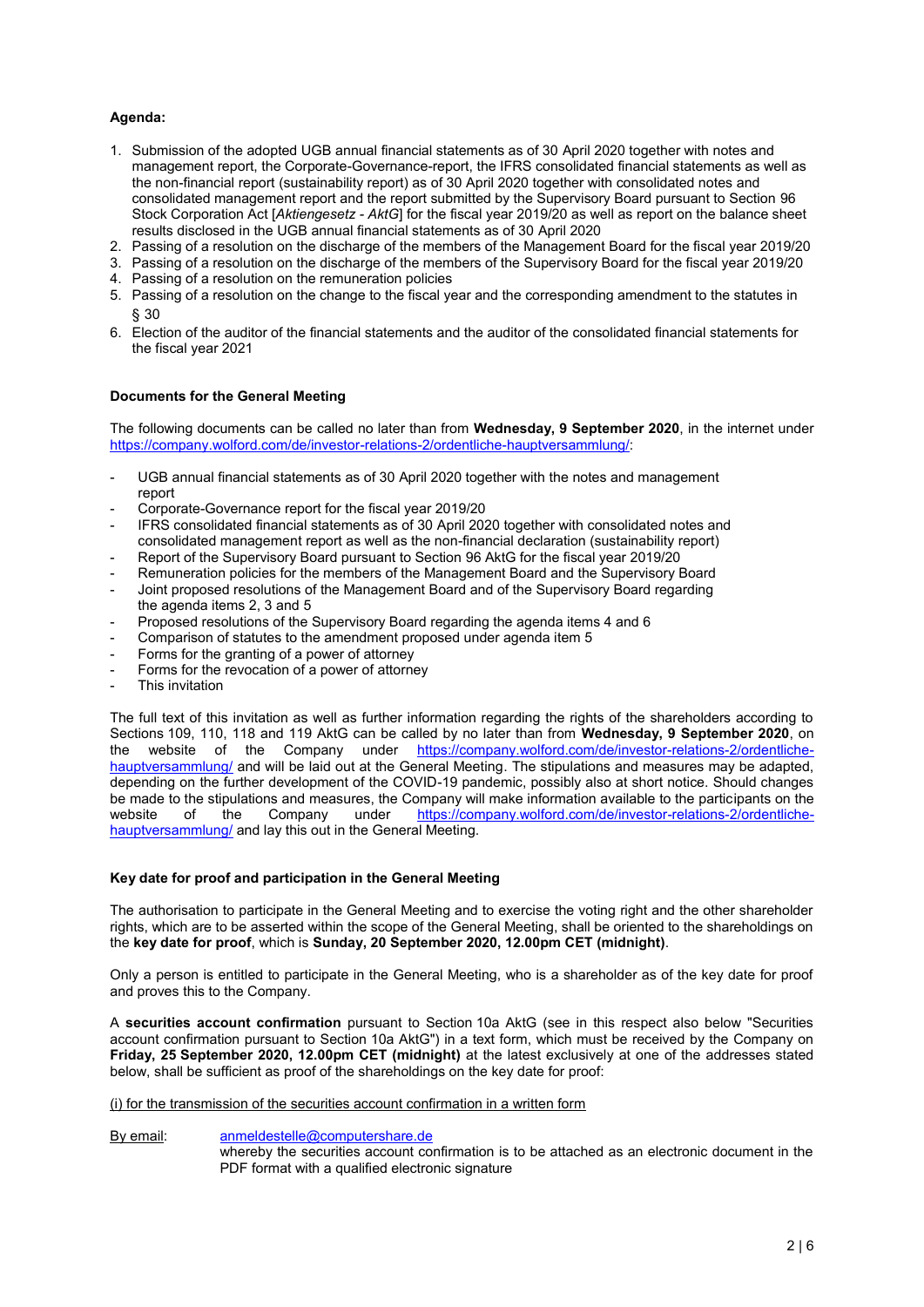By post: Wolford AG, c/o Computershare Deutschland GmbH Elsenheimerstrasse 61 80687 Munich

By SWIFT: COMRGB2L (Message Type 598) by stating the ISIN AT0000834007

(ii) for the transmission of the securities account confirmation in a text form, which satisfies the statutes of the Company pursuant to § 24 Par. 3

- By fax: +49 (0) 89 30903 74675
- By email: anmeldestelle@computershare.de whereby the securities account confirmation in a text form, for example as a PDF, is to be attached to the email

## **Securities account confirmation pursuant to Section 10a AktG**

The securities account confirmation is to be issued in a text form by the credit institution that keeps the securities account with the registered seat in a member state of the European Economic Area (EEA) or in a full member state of the OECD and has to contain the following details:

- 1. Details about the issuer: Name/corporate name and address or a customary code in the transactions between credit institutions (SWIFT-Code)
- 2. Details of the shareholder: Name/corporate name and address, as well as with natural persons date of birth, with legal entities if applicable register and (register) number, under which the legal entity is kept in their country of origin
- 3. Details regarding the shares: Number of shares (ISIN AT0000834007) of the shareholder
- 4. Securities account number, respectively another designation
- 5. Time or period of time, to which the securities account confirmation refers

The securities account confirmation as proof of the shareholdings must refer to the aforementioned key date for proof (**Sunday, 20 September 2020, 12.00pm CET (midnight)**.

The securities account confirmation must be sent in the German or English language.

The sending of the securities account confirmation shall at the same time apply as registration to the General Meeting. The shareholders will not be blocked with the disposal over the shares hereby; shareholders can therefore also continue to dispose freely over their shares after a registration. In the event of a transfer of the shares only the person is also entitled to participation, who held the position as shareholder as of the key date for proof.

The rights of the shareholders, which are linked to shareholdings during a certain period of time and/or at a certain time, can only be exercised if the proof of the shareholder's capacity is provided in the respectively relevant period of time and/or for the relevant time by a securities account confirmation pursuant to Section 10a AktG.

### **Representation by authorised agents**

Each shareholder, who is entitled to participate in the General Meeting, has the right to appoint a representative (natural person or legal entity), who will participate in the General Meeting in the name of the shareholder and has the same rights as the shareholder, whom he represents.

The power of attorney must be granted to a certain (natural person or legal entity) in a text form, whereby several persons can also be authorised. If the shareholder has granted his credit institution that keeps the securities account power of attorney, it is sufficient that it submits the declaration, in addition to the securities account confirmation, that a power of attorney was granted to it; the power of attorney itself must in this case not be sent to the Company.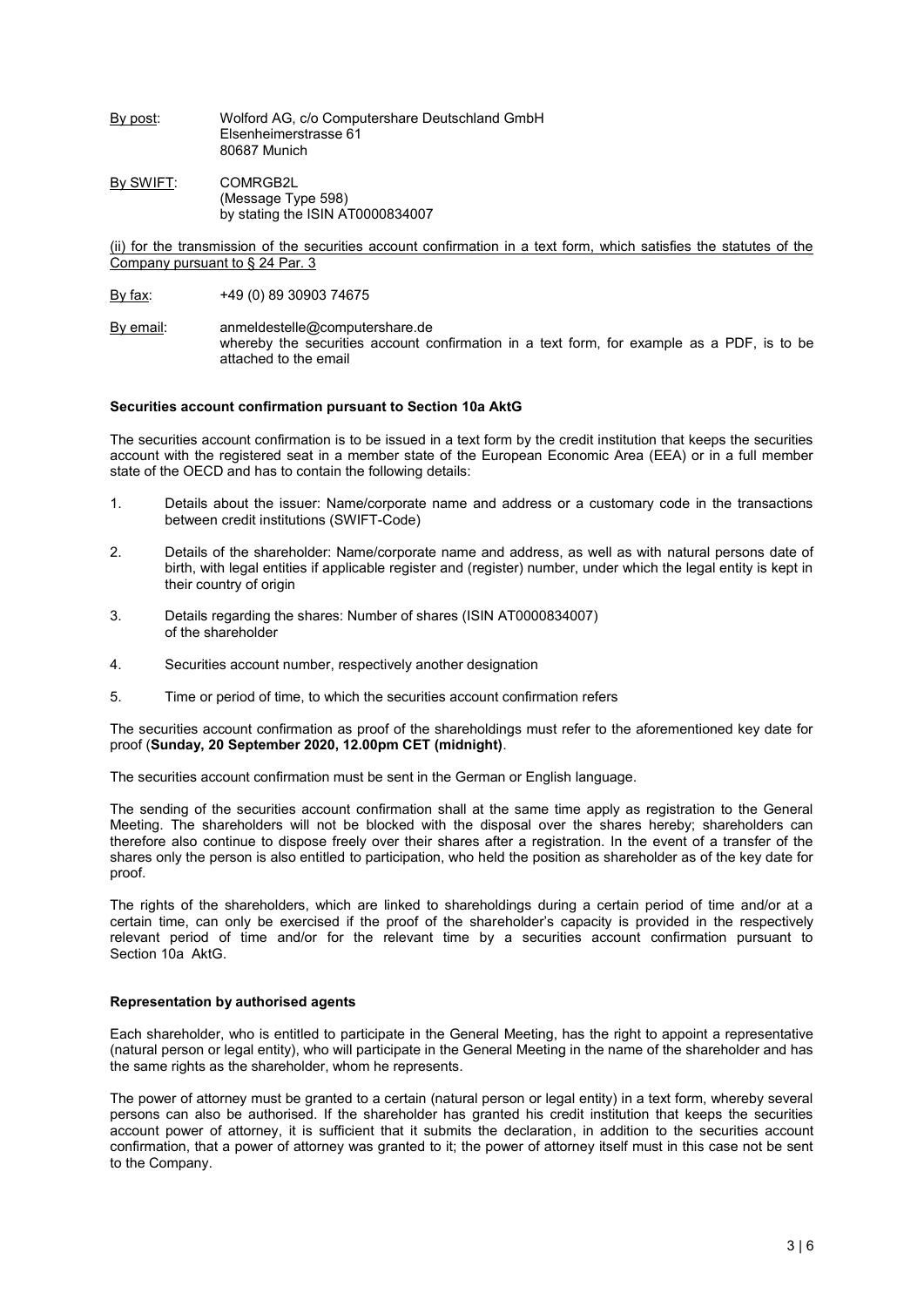The granted power of attorney can be revoked by the shareholder. The revocation will only become effective when it has been received by the Company.

Insofar as the power of attorney is not handed over on the day of the General Meeting personally with the registration to the General Meeting, the power of attorney has to be received by the Company exclusively at one of the addresses stated below on **Tuesday, 29 September 2020, 12:00am CET (noon)**, at the latest:

By fax +49 (0) 89 30903 74675

By email: anmeldestelle@computershare.de whereby the power of attorney is to be attached to the email in a text form, for example as a PDF.

- By post: Wolford AG, c/o Computershare Deutschland GmbH Elsenheimerstrasse 61 80687 Munich
- By SWIFT: COMRGB2L (Message Type 598) by stating the ISIN AT0000834007

On the day of the General Meeting exclusively:

Personally: with the registration to the General Meeting at the venue of the meeting

A power of attorney form and a form for the revocation will be sent upon request and can be called on the website of the Company under [https://company.wolford.com/de/investor-relations-2/ordentliche-hauptversammlung/.](https://company.wolford.com/de/investor-relations-2/ordentliche-hauptversammlung/32-ordentliche-hauptversammlung-2/) The use of these forms is however not obligatory for the granting of the power of attorney and its revocation.

The aforementioned regulations regarding the granting of the power of attorney shall also apply accordingly to the revocation of the power of attorney.

A representative of the Austrian Shareholder Association (IVA), Feldmühlgasse 22/4, 1130 Vienna, shall be available to the shareholders as a special service, as an independent voting right representative for the instruction-bound exercising of the voting rights in the General Meeting. It is currently envisaged by the IVA that Dr. Michael Knap will represent these shareholders in the General Meeting. A special power of attorney form for the authorisation of Dr. Michael Knap can be called on the website of the Company under [https://company.wolford.com/de/investor-relations-2/ordentliche-hauptversammlung/,](https://company.wolford.com/de/investor-relations-2/ordentliche-hauptversammlung/32-ordentliche-hauptversammlung-2/) which must be received by the Company exclusively at one of the aforementioned addresses (fax, email, post) for the sending of powers of attorney. In addition, there is the possibility to contact Dr. Michael Knap of the IVA directly under the Tel. +43 (0) 1 8763343 - 30, Fax +43 (0) 1 8763343 - 39 or Email to [michael.knap@iva.or.at.](mailto:michael.knap@iva.or.at)

The shareholder has to issue instructions to Dr. Michael Knap, how he (or possibly a sub-representative authorised by Dr. Michael Knap) has to exercise the voting right. Dr. Michael Knap shall exclusively exercise the voting right on the basis of the instructions issued by the shareholder. The power of attorney is invalid without explicit instructions. Please note that the voting right representative will not accept any orders to ask for permission to speak, to file objections against General Meeting resolutions or to ask questions or file motions.

The shareholders are informed that even when granting a power of attorney, they have to fulfil the prerequisites for participation, as described above under "key date for proof and participation in the General Meeting".

### **Reference to the rights of the shareholders pursuant to Sections 109, 110, 118 and 119 AktG**

Shareholders, whose shares individually or together account for **5% of the share capital** and who have been the holders of these shares for at least three months before filing the motion, can request that **additional items are placed on the agenda** of this General Meeting and are announced. The request is to be made in writing ("in writing" means (i) original document together with personal signature or signing by the Company by each applicant, (ii) electronic document with qualified electronic signature within the meaning of Section 4 Para. 1 Signature and Trust Services Act [*Signatur- und Vertrauensdienstgesetz - SVG*] or (iii) a declaration sent via the SWIFT communication network in a text form) and must have been received by the Company by **Wednesday, 9 September 2020, 12.00pm CET (midnight)** at the latest by post to Wolford Aktiengesellschaft, attn. Investor Relations, Wolfordstraße 1, 6900 Bregenz, or by email: [anmeldestelle@computershare.de.](mailto:anmeldestelle@computershare.de) A proposal for a resolution together with substantiation must be enclosed with each agenda item thus applied for. Each proposal for a resolution must also be submitted in a German language version.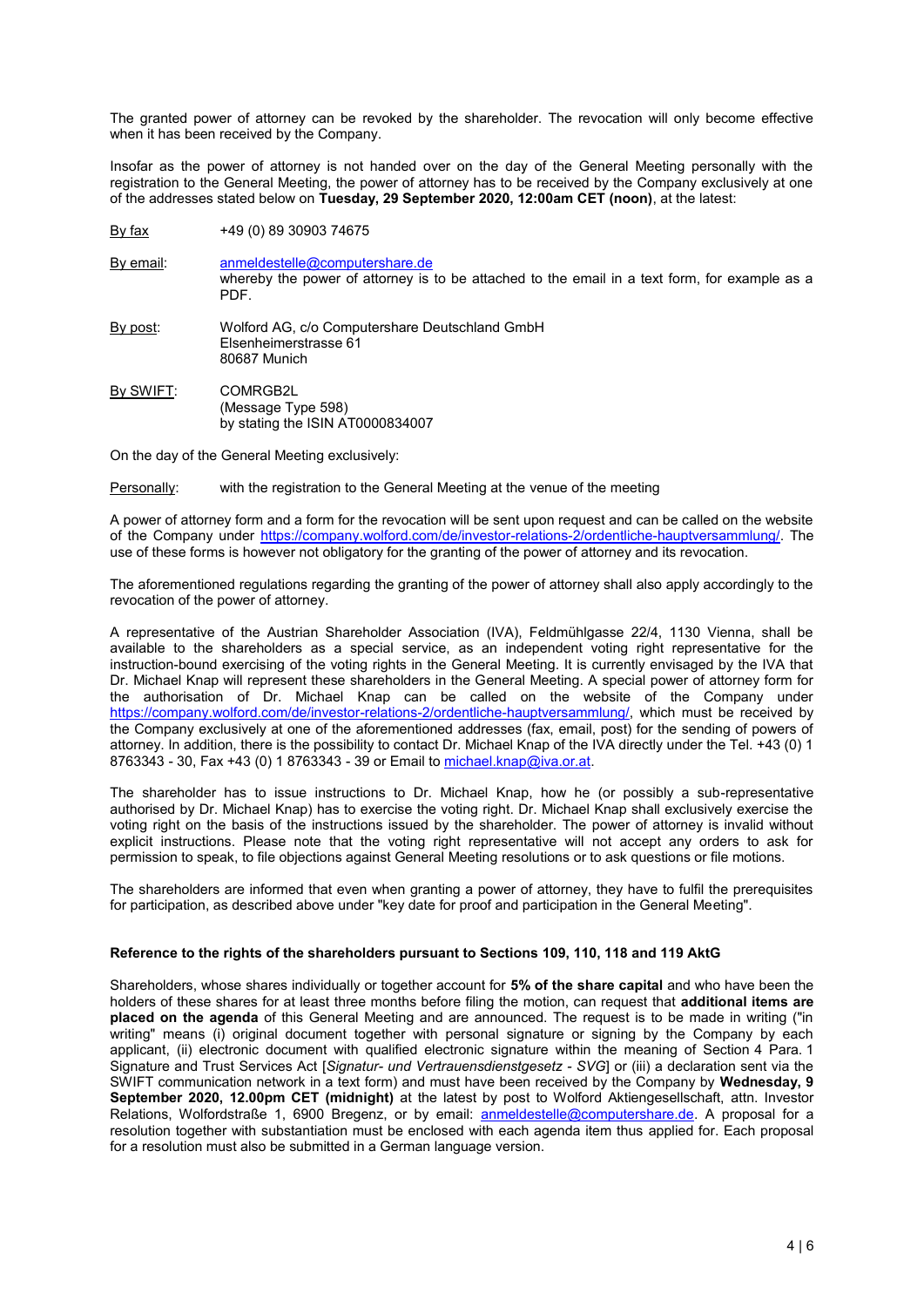The capacity as shareholder is to be proven by submission of a securities account confirmation pursuant to Section 10a AktG, in which it is confirmed that the shareholder(s) filing the motion (5% of the share capital) has(have) been holder(s) of the shares for at least three months before filing the motion and which may not be older than seven (7) days at the time of receipt by the Company. If the request for admission of additional agenda items is made by several shareholders, who only account for at least 5% of the share capital together, then the securities account confirmations must for all shareholders refer to the same time (day, time). With regard to the other requirements laid down for the securities account confirmation reference is made to the statements relating to the participation authorisation, as described above under "key date for proof and participation in the General Meeting".

Shareholders, whose shares individually or together account for **1% of the share capital**, can send **proposals for the passing of a resolution** for each item of the agenda in a text form together with substantiation and request that these proposals together with substantiation and a possible statement of the Management Board or the Supervisory Board are made accessible on the website of the Company, if this request is received in a text form by the Company by **Monday, 21 September 2020, 12.00pm CET (midnight)** at the latest either by fax to Wolford Aktiengesellschaft, attn. Investor Relations, fax number +43 (0) 5574 690-1410 or by post to Wolford Aktiengesellschaft, attn. Investor Relations, Wolfordstraße 1, 6900 Bregenz.

In case of a proposal for the election of a Supervisory Board member the substantiation will be replaced by the declaration of the proposed person pursuant to Section 87 Para. 2 AktG. Pursuant to Section 128 Para. 5 AktG each proposal for a resolution must in any case also be submitted in a German language version, which is the decisive version; this shall apply accordingly to declarations pursuant to Section 87 Para. 2 AktG. The capacity as shareholder for the exercising of this shareholder right is to be proven by submission of a securities account confirmation pursuant to Section 10a AktG, which may not be older than seven days at the time of submission to the Company. Several securities account confirmations regarding shares, which only convey the participation scope of 1% together, must refer to the same time (day, time). With regard to the other requirements laid down for the securities account confirmation reference is made to the statements relating to the participation authorisation, as described above under "key date for proof and participation in the General Meeting".

Each shareholder can also file motions in the meeting relating to each agenda item, which do not require any prior announcement. It is pointed out that voting is only to be carried out on a proposal for a resolution pursuant to Section 110 Para. 1 AktG in the General Meeting if it is repeated as a motion in the meeting.

Each shareholder is to be given information regarding matters of the Company upon request in the General Meeting, insofar as it is necessary for the proper assessment of an agenda item. This right to information shall also cover the legal and business relationships of the Company to an affiliated company, the position of the group as well as the companies included in the consolidated financial statements. The information may be refused insofar as it is suitable, according to a reasonable entrepreneurial assessment, for causing a substantial disadvantage for the Company or an affiliated company or the provision of such information would be liable to criminal prosecution.

Further information regarding these rights of the shareholders according to Sections 109, 110, 118 and 119 AktG will be immediately accessible on the website of the Company under [https://company.wolford.com/de/investor](https://company.wolford.com/de/investor-relations-2/ordentliche-hauptversammlung/32-ordentliche-hauptversammlung-2/)[relations-2/ordentliche-hauptversammlung/.](https://company.wolford.com/de/investor-relations-2/ordentliche-hauptversammlung/32-ordentliche-hauptversammlung-2/)

Questions, the answer to which requires longer preparation, may be sent to the Management Board in writing in time before the General Meeting in order to safeguard the reasonable time required for the meeting.

# **Total number of shares and voting rights**

At the time when the General Meeting is convened 6,719,151 units of ordinary shares have been issued, whereby one vote is granted for each ordinary share. No preference shares without voting rights were issued. The share capital of the Company at the time when the General Meeting is convened amounts to EUR 48,848,227.77. The Company currently holds 88,140 units of own shares, from which the Company is not entitled to any rights (own shares are subject to a ban on voting). There are thus in total 6,631,011 units of shares that are entitled to participation and voting.

### **Data protection information**

In connection with the preparation and execution of the General Meeting of the Company personal data of the shareholders are processed by the Company. These are in particular the data contained in the securities account confirmation pursuant to Section 10a AktG and data otherwise announced by the shareholder (name or corporate name, address and code of the issuer of the securities account confirmation; name, address and date of birth of the shareholder; securities account number or other designation of the securities account; number and, if applicable, nominal amount of the shares of the shareholder as well as designation of the class or ISIN/WKN;